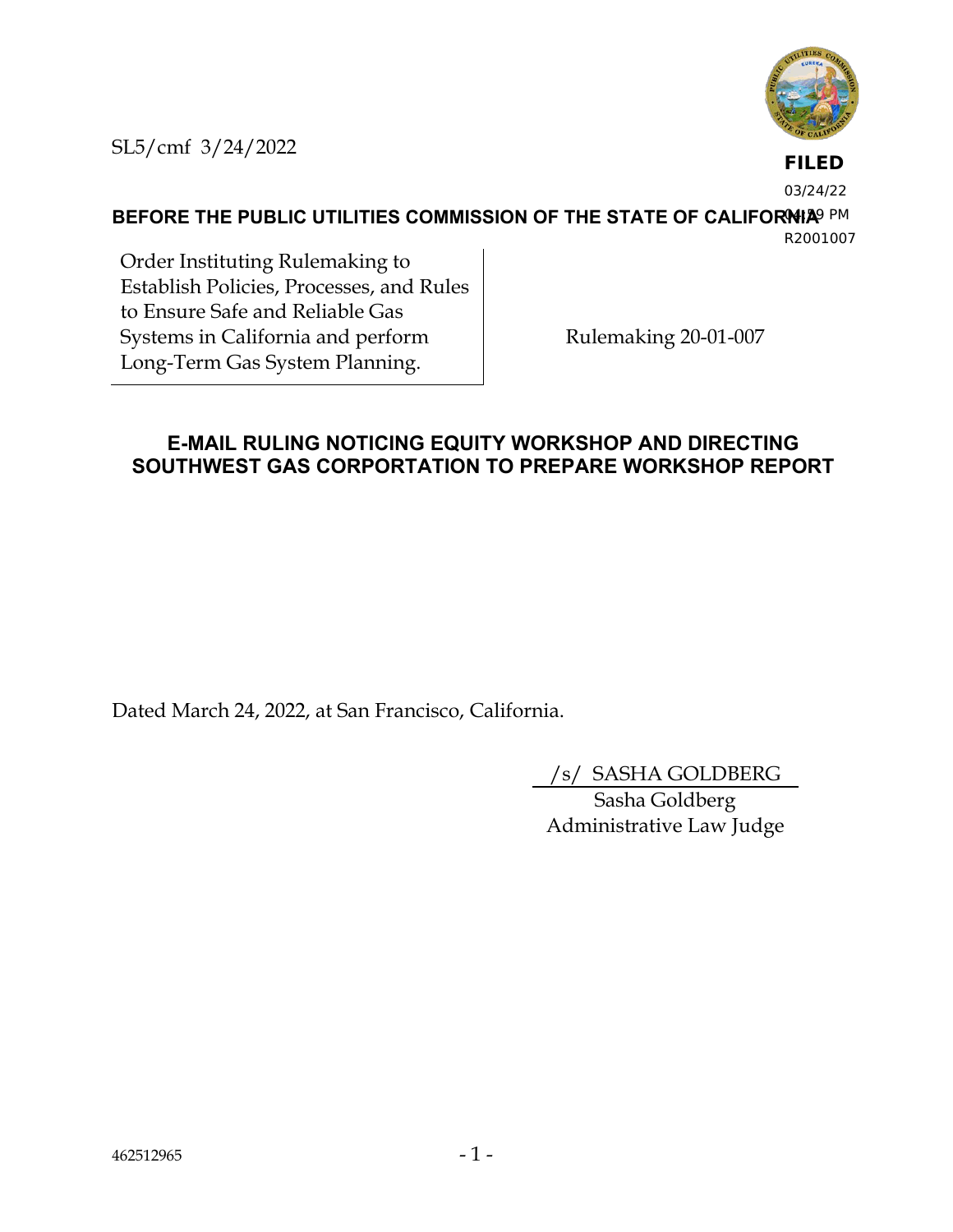#### **From:** Goldberg, Sasha [<Sasha.Goldberg@cpuc.ca.gov>](mailto:Sasha.Goldberg@cpuc.ca.gov)

**Sent:** Thursday, March 24, 2022 8:11 AM

**To:** [MVespa@Earthjustice.org;](mailto:MVespa@Earthjustice.org) [JHouck@FormEnergy.com;](mailto:JHouck@FormEnergy.com) [Mish@Urbint.com;](mailto:Mish@Urbint.com) [LSG@dwgp.com;](mailto:LSG@dwgp.com) [jburris@tigernaturalgas.com;](mailto:jburris@tigernaturalgas.com) [Kevin.Erwin@EnergyTransfer.com;](mailto:Kevin.Erwin@EnergyTransfer.com) [Amanda.Frazier@VistraCorp.com;](mailto:Amanda.Frazier@VistraCorp.com) [Leah.Capritta@HKLaw.com; Leah.Capritta@HKLaw.com;](mailto:Leah.Capritta@HKLaw.com) [Vincent.Vitatoe@SWgas.com;](mailto:Vincent.Vitatoe@SWgas.com) [BTheaker@MRPgenco.com;](mailto:BTheaker@MRPgenco.com) [EHsu2@SoCalGas.com;](mailto:EHsu2@SoCalGas.com) [npedersen@hanmor.com;](mailto:npedersen@hanmor.com) [Klatt@EnergyAttorney.com;](mailto:Klatt@EnergyAttorney.com) [Janet.Combs@sce.com;](mailto:Janet.Combs@sce.com) [JazzeLL2@yahoo.com;](mailto:JazzeLL2@yahoo.com) [Malinda@ProtectOurCommunities.org;](mailto:Malinda@ProtectOurCommunities.org) [John.Leslie@Dentons.com;](mailto:John.Leslie@Dentons.com) [CFaber@SempraUtilities.com;](mailto:CFaber@SempraUtilities.com) [EWagner@CaliforniaHydrogen.org;](mailto:EWagner@CaliforniaHydrogen.org) [Tom.Hintz@Seahold.com;](mailto:Tom.Hintz@Seahold.com) [Government@CGNP.org;](mailto:Government@CGNP.org) [RKoss@AdamsBroadwell.com;](mailto:RKoss@AdamsBroadwell.com) Peleo, Marion [<marion.peleo@cpuc.ca.gov>](mailto:marion.peleo@cpuc.ca.gov)[; Marcel@turn.org;](mailto:Marcel@turn.org) [Jennifer@UtilityAdvocates.org;](mailto:Jennifer@UtilityAdvocates.org) [MBorgeson@nrdc.org;](mailto:MBorgeson@nrdc.org) [JBerg@BayAreaMetro.gov;](mailto:JBerg@BayAreaMetro.gov) [J1Pc@pge.com;](mailto:J1Pc@pge.com) [MAlcantar@Buchalter.com;](mailto:MAlcantar@Buchalter.com) [MColvin@edf.org;](mailto:MColvin@edf.org) [NSheriff@Buchalter.com;](mailto:NSheriff@Buchalter.com) [BCragg@GoodinMacBride.com;](mailto:BCragg@GoodinMacBride.com) [MDay@GoodinMacBride.com;](mailto:MDay@GoodinMacBride.com) [VidhyaPrabhakaran@dwt.com;](mailto:VidhyaPrabhakaran@dwt.com) [JKarp@Winston.com;](mailto:JKarp@Winston.com) [Deborah.Behles@gmail.com;](mailto:Deborah.Behles@gmail.com) [April@WildTree.org;](mailto:April@WildTree.org) [Mad.Stano@Greenlining.org;](mailto:Mad.Stano@Greenlining.org) [SBillimoria@rmi.org;](mailto:SBillimoria@rmi.org) [Service@cforat.org;](mailto:Service@cforat.org) [JForte@GHCoalition.org;](mailto:JForte@GHCoalition.org) [Mike@AlpineNaturalGas.com;](mailto:Mike@AlpineNaturalGas.com) [BrillT@GTlaw.com;](mailto:BrillT@GTlaw.com) [JHCaldwellJr@gmail.com;](mailto:JHCaldwellJr@gmail.com) [ABlanke@caiso.com;](mailto:ABlanke@caiso.com) [JPinjuv@caiso.com;](mailto:JPinjuv@caiso.com) [Smith@BraunLegal.com;](mailto:Smith@BraunLegal.com) [Sam@RNGCoalition.com;](mailto:Sam@RNGCoalition.com) [ckm@eslawfirm.com;](mailto:ckm@eslawfirm.com) [RL@esLawFirm.com;](mailto:RL@esLawFirm.com) [westgas@aol.com;](mailto:westgas@aol.com) [R.Daniel.GRS@NWNatural.com;](mailto:R.Daniel.GRS@NWNatural.com) [jason.dubchak@rockpointgs.com; jason.dubchak@rockpointgs.com;](mailto:jason.dubchak@rockpointgs.com) [alarson@clinical.law.berkeley.edu;](mailto:alarson@clinical.law.berkeley.edu) [bramirez@opiniondynamics.com;](mailto:bramirez@opiniondynamics.com) [bleach@clinical.law.berkeley.edu;](mailto:bleach@clinical.law.berkeley.edu) [regrelcpuccases@pge.com;](mailto:regrelcpuccases@pge.com) [eric@strategyi.com;](mailto:eric@strategyi.com) [GStaples@MendotaGroup.com;](mailto:GStaples@MendotaGroup.com) [JimRoss@r-c-s-inc.com;](mailto:JimRoss@r-c-s-inc.com) [jkim@cbecal.org;](mailto:jkim@cbecal.org) [joe.feldman@electrochaea.com;](mailto:joe.feldman@electrochaea.com) [jgreco@GrecoEnergyConsulting.onmicrosoft.com;](mailto:jgreco@GrecoEnergyConsulting.onmicrosoft.com) [julia.zuckerman@clearwayenergy.com;](mailto:julia.zuckerman@clearwayenergy.com) [Kavya@UtilityDive.com;](mailto:Kavya@UtilityDive.com) [Kaylee.DAmico@treasurer.ca.gov;](mailto:Kaylee.DAmico@treasurer.ca.gov) [Kimberly.Chang@pge.com;](mailto:Kimberly.Chang@pge.com) [leo.kim@sce.com;](mailto:leo.kim@sce.com) [Mark.Sippola@arb.ca.gov;](mailto:Mark.Sippola@arb.ca.gov) [Mich.Hein@Electrochaea.com;](mailto:Mich.Hein@Electrochaea.com) [Nick.Wills-Johnson@agig.com.au;](mailto:Nick.Wills-Johnson@agig.com.au) [rachel.gold@arb.ca.gov;](mailto:rachel.gold@arb.ca.gov) [SMiller@WPTF.org;](mailto:SMiller@WPTF.org) [Steven.Hearn@EnergyTransfer.com;](mailto:Steven.Hearn@EnergyTransfer.com) [tim\\_dorpinghaus@kindermorgan.com;](mailto:tim_dorpinghaus@kindermorgan.com) [Bill.Heberger@Treasurer.ca.gov;](mailto:Bill.Heberger@Treasurer.ca.gov) [mrw@mrwassoc.com;](mailto:mrw@mrwassoc.com) [dwtcpucdockets@dwt.com;](mailto:dwtcpucdockets@dwt.com) [JBosco@nclc.org;](mailto:JBosco@nclc.org) [diamond@energyhub.net;](mailto:diamond@energyhub.net) [Cathleen.Colbert@VistraCorp.com;](mailto:Cathleen.Colbert@VistraCorp.com) [LSG@dwgp.com;](mailto:LSG@dwgp.com) [ekaboli@earthjustice.org;](mailto:ekaboli@earthjustice.org) [ALuna@Earthjustice.org;](mailto:ALuna@Earthjustice.org) [gluna@earthjustice.org;](mailto:gluna@earthjustice.org) [Bethany.Allen@igs.com;](mailto:Bethany.Allen@igs.com) [JBoehme@SouthernCo.com;](mailto:JBoehme@SouthernCo.com) [JVAllen@SouthernCo.com;](mailto:JVAllen@SouthernCo.com) [KMcCoy@SouthernCo.com;](mailto:KMcCoy@SouthernCo.com) [kirby.bosley@edftrading.com;](mailto:kirby.bosley@edftrading.com) [Paul.Gendron@edftrading.com;](mailto:Paul.Gendron@edftrading.com) [JBellinger@eCORPusa.com;](mailto:JBellinger@eCORPusa.com) [craig.roecks@swgas.com;](mailto:craig.roecks@swgas.com) [RegServe@swgas.com;](mailto:RegServe@swgas.com) [Valerie.Ontiveroz@swgas.com;](mailto:Valerie.Ontiveroz@swgas.com) [Carla.Kolebuck@SWgas.com;](mailto:Carla.Kolebuck@SWgas.com) [Marlon.SantaCruz@LADWP.com;](mailto:Marlon.SantaCruz@LADWP.com) [Priscila.Kasha@ladwp.com;](mailto:Priscila.Kasha@ladwp.com) [Rodney.Luck@ladwp.com;](mailto:Rodney.Luck@ladwp.com) [apatel@socalgas.com;](mailto:apatel@socalgas.com) Moore, Christopher [<Christopher.Moore@cpuc.ca.gov>](mailto:Christopher.Moore@cpuc.ca.gov)[; CSierzant@SoCalGas.com;](mailto:CSierzant@SoCalGas.com) [EGressle@socalgas.com;](mailto:EGressle@socalgas.com) [JFohrer@SoCalGas.com;](mailto:JFohrer@SoCalGas.com) [jlsalazar@semprautilities.com;](mailto:jlsalazar@semprautilities.com) [JMock@SoCalGas.com;](mailto:JMock@SoCalGas.com) Abadjian, Kristina [<Kristina.Abadjian@cpuc.ca.gov>](mailto:Kristina.Abadjian@cpuc.ca.gov); [MHovsepian@SoCalGas.com;](mailto:MHovsepian@SoCalGas.com) Goldberg, Sasha [<Sasha.Goldberg@cpuc.ca.gov>](mailto:Sasha.Goldberg@cpuc.ca.gov); [SMortazavi@socalgas.com;](mailto:SMortazavi@socalgas.com) [Mike@ActiumLLP.com;](mailto:Mike@ActiumLLP.com) [AAlemu@ci.vernon.ca.us;](mailto:AAlemu@ci.vernon.ca.us) [iaguilar@hanmor.com;](mailto:iaguilar@hanmor.com) [JAsay@Winston.com;](mailto:JAsay@Winston.com) [RothEnergy@gmail.com;](mailto:RothEnergy@gmail.com) [tdaquila@cityofpasadena.net;](mailto:tdaquila@cityofpasadena.net) [Douglass@EnergyAttorney.com;](mailto:Douglass@EnergyAttorney.com) [cchwang@burbankca.gov;](mailto:cchwang@burbankca.gov) [HPandey@ci.burbank.ca.us;](mailto:HPandey@ci.burbank.ca.us) [Case.Admin@sce.com;](mailto:Case.Admin@sce.com) [David.Balandran@sce.com;](mailto:David.Balandran@sce.com) [Mario.E.Dominguez@sce.com;](mailto:Mario.E.Dominguez@sce.com) [Rebecca.Meiers.DePastino@SCE.com;](mailto:Rebecca.Meiers.DePastino@SCE.com) [samir@tosdalapc.com;](mailto:samir@tosdalapc.com) [ChadColtonEnergy@gmail.com;](mailto:ChadColtonEnergy@gmail.com) [Liddell@EnergyAttorney.com;](mailto:Liddell@EnergyAttorney.com) [Courtney@ucan.org;](mailto:Courtney@ucan.org) [Edward@ucan.org;](mailto:Edward@ucan.org) [jane@ucan.org; jane@ucan.org;](mailto:jane@ucan.org) [Tyson@ProtectOurCommunities.org;](mailto:Tyson@ProtectOurCommunities.org) [christa.lim@shell.com;](mailto:christa.lim@shell.com) [Atrial@sdge.com;](mailto:Atrial@sdge.com) [CentralFiles@SempraUtilities.com;](mailto:CentralFiles@SempraUtilities.com) [CSummers@SempraUtilities.com;](mailto:CSummers@SempraUtilities.com) [JNewlander@sdge.com;](mailto:JNewlander@sdge.com) [KGill@sdge.com;](mailto:KGill@sdge.com) [BMalowney@sdge.com;](mailto:BMalowney@sdge.com) [EMartin8@SDGE.com;](mailto:EMartin8@SDGE.com) [Epasos@iid.com;](mailto:Epasos@iid.com) [ralaurie@iid.com;](mailto:ralaurie@iid.com) [scbarber@iid.com;](mailto:scbarber@iid.com) [SDHarding@iid.com;](mailto:SDHarding@iid.com) [CopperBeechLLC@gmail.com;](mailto:CopperBeechLLC@gmail.com) [MRutherford@PeninsulaCleanEnergy.com;](mailto:MRutherford@PeninsulaCleanEnergy.com) [mdjoseph@adamsbroadwell.com;](mailto:mdjoseph@adamsbroadwell.com) [MSeville@AdamsBroadwell.com;](mailto:MSeville@AdamsBroadwell.com) [WMumby@AdamsBroadwell.com;](mailto:WMumby@AdamsBroadwell.com)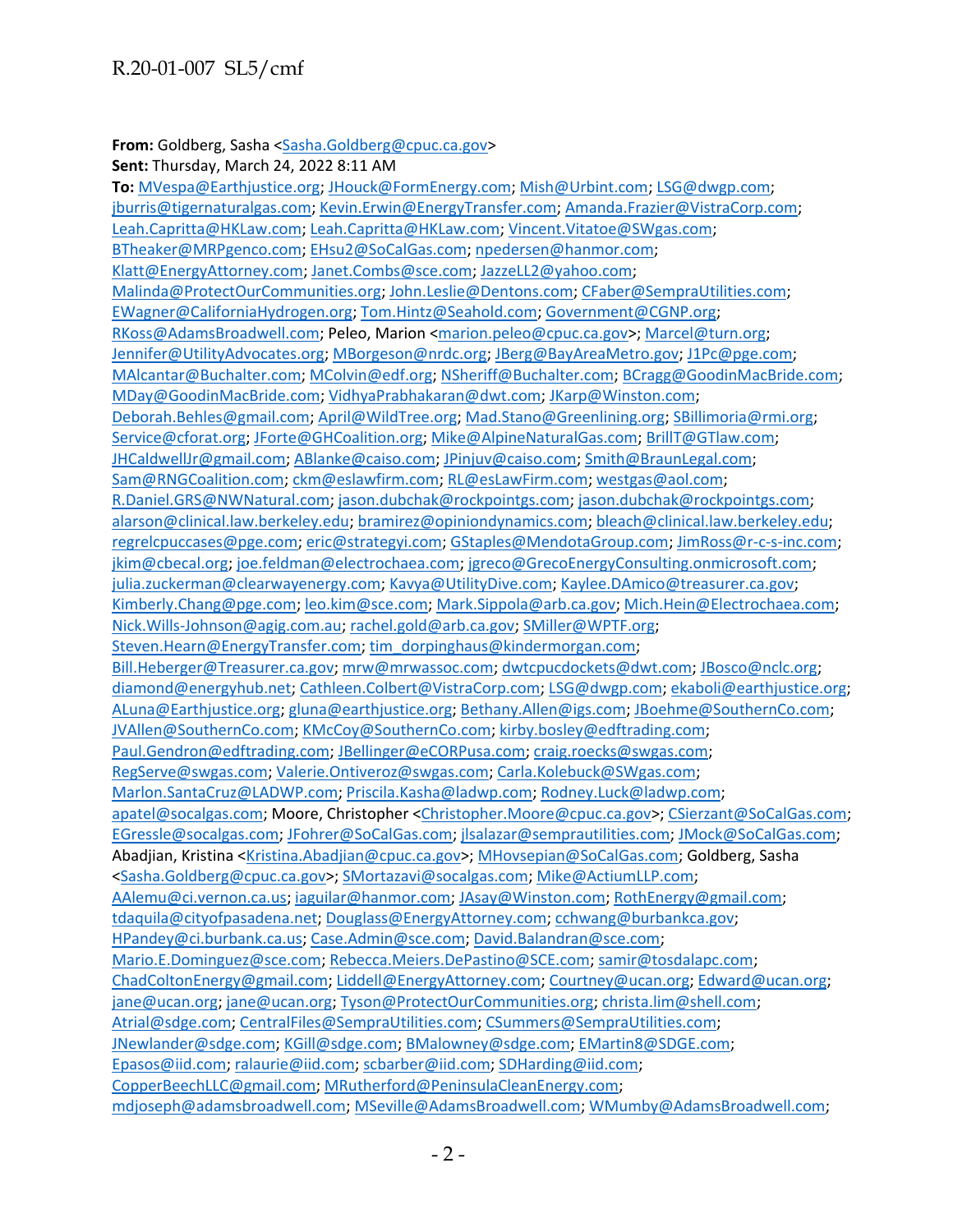## R.20-01-007 SL5/cmf

[EMoreno5@SoCalGas.com;](mailto:EMoreno5@SoCalGas.com) [ssidhar1@sdge.com;](mailto:ssidhar1@sdge.com) Yerrapotu, Amulya [<Amulya.Yerrapotu@cpuc.ca.gov>](mailto:Amulya.Yerrapotu@cpuc.ca.gov); Durvasula, Anand [<Anand.Durvasula@cpuc.ca.gov>](mailto:Anand.Durvasula@cpuc.ca.gov); Dugowson, Andrew

[<Andrew.Dugowson@cpuc.ca.gov>](mailto:Andrew.Dugowson@cpuc.ca.gov); Clements, Augustus [<Augustus.Clements@cpuc.ca.gov>](mailto:Augustus.Clements@cpuc.ca.gov); Kaneshiro, Bruce [<bruce.kaneshiro@cpuc.ca.gov>](mailto:bruce.kaneshiro@cpuc.ca.gov); Choe, Candace [<candace.choe@cpuc.ca.gov>](mailto:candace.choe@cpuc.ca.gov); Lambert, Christian [<Christian.Lambert@cpuc.ca.gov>](mailto:Christian.Lambert@cpuc.ca.gov); Powell, Christine [<Christine.Powell@cpuc.ca.gov>](mailto:Christine.Powell@cpuc.ca.gov); Myers, Christopher [<christopher.myers@cpuc.ca.gov>](mailto:christopher.myers@cpuc.ca.gov); Beck, Fredric [<Fredric.Beck@cpuc.ca.gov>](mailto:Fredric.Beck@cpuc.ca.gov); Vinogradov, Inna [<Inna.Vinogradov@cpuc.ca.gov>](mailto:Inna.Vinogradov@cpuc.ca.gov); Chang, Jack [<Jack.Chang@cpuc.ca.gov>](mailto:Jack.Chang@cpuc.ca.gov); Ormond, Jamie [<Jamie.Ormond@cpuc.ca.gov>](mailto:Jamie.Ormond@cpuc.ca.gov); Spencer, Jean [<Jean.Spencer@cpuc.ca.gov>](mailto:Jean.Spencer@cpuc.ca.gov); Bromson, Jonathan [<jonathan.bromson@cpuc.ca.gov>](mailto:jonathan.bromson@cpuc.ca.gov); Koltz, Jonathan [<Jonathan.Koltz@cpuc.ca.gov>](mailto:Jonathan.Koltz@cpuc.ca.gov); Hieta, Karin M. [<karin.hieta@cpuc.ca.gov>](mailto:karin.hieta@cpuc.ca.gov); Bemesderfer, Karl J. [<karl.bemesderfer@cpuc.ca.gov>](mailto:karl.bemesderfer@cpuc.ca.gov); Ouyang, Ke Hao [<kehao.ouyang@cpuc.ca.gov>](mailto:kehao.ouyang@cpuc.ca.gov); Halperin, Mea [<Mea.Halperin@cpuc.ca.gov>](mailto:Mea.Halperin@cpuc.ca.gov); Kito, Michele [<michele.kito@cpuc.ca.gov>](mailto:michele.kito@cpuc.ca.gov); Ciupagea, Radu [<radu.ciupagea@cpuc.ca.gov>](mailto:radu.ciupagea@cpuc.ca.gov); Logan, Scott [<scott.logan@cpuc.ca.gov>](mailto:scott.logan@cpuc.ca.gov); Simon, Sean A. [<sean.simon@cpuc.ca.gov>](mailto:sean.simon@cpuc.ca.gov); George, Simi R. [<Simi.George@cpuc.ca.gov>](mailto:Simi.George@cpuc.ca.gov); Babka, Sophie [<Sophie.Babka@cpuc.ca.gov>](mailto:Sophie.Babka@cpuc.ca.gov); Green, Stephanie [<stephanie.green@cpuc.ca.gov>](mailto:stephanie.green@cpuc.ca.gov); Casazza, Suzanne [<Suzanne.Casazza@cpuc.ca.gov>](mailto:Suzanne.Casazza@cpuc.ca.gov); Shmidt, Yuliya [<yuliya.shmidt@cpuc.ca.gov>](mailto:yuliya.shmidt@cpuc.ca.gov); [CStough@turn.org;](mailto:CStough@turn.org) [TLong@turn.org;](mailto:TLong@turn.org) [KVelez@nrdc.org;](mailto:KVelez@nrdc.org) [Bobby.Silicani@pge.com;](mailto:Bobby.Silicani@pge.com) [C7MO@pge.com;](mailto:C7MO@pge.com) [cparker@buchalter.com;](mailto:cparker@buchalter.com) [EFM2@pge.com;](mailto:EFM2@pge.com) [josephine.wu@pge.com;](mailto:josephine.wu@pge.com) [MSomogyi@DowneyBrand.com;](mailto:MSomogyi@DowneyBrand.com) [MCade@Buchalter.com;](mailto:MCade@Buchalter.com) [LRafii@Buchalter.com;](mailto:LRafii@Buchalter.com) [AnnaFero@dwt.com;](mailto:AnnaFero@dwt.com) [DavidHuang@dwt.com;](mailto:DavidHuang@dwt.com) [JArmstrong@GoodinMacBride.com;](mailto:JArmstrong@GoodinMacBride.com) [KatieJorrie@dwt.com;](mailto:KatieJorrie@dwt.com) [PatrickFerguson@dwt.com;](mailto:PatrickFerguson@dwt.com) [rbarker@earthjustice.org;](mailto:rbarker@earthjustice.org) [ssaadat@earthjustice.org;](mailto:ssaadat@earthjustice.org) [stevegreenwald@dwt.com;](mailto:stevegreenwald@dwt.com) [MeganMMyers@yahoo.com;](mailto:MeganMMyers@yahoo.com) [ssmyers@att.net;](mailto:ssmyers@att.net) [Beth@emk-law.com;](mailto:Beth@emk-law.com) [PGETariffs@pge.com;](mailto:PGETariffs@pge.com) [Amy.Bartell@CityOfPaloAlto.org;](mailto:Amy.Bartell@CityOfPaloAlto.org) [KenBohnConsulting@gmail.com;](mailto:KenBohnConsulting@gmail.com) [Service@spurr.org;](mailto:Service@spurr.org) [KowalewskiA@Calpine.com;](mailto:KowalewskiA@Calpine.com) [GALamberg@PetersonPower.com;](mailto:GALamberg@PetersonPower.com) [MikeFlorio@RocketMail.com;](mailto:MikeFlorio@RocketMail.com) [AAdeyeye@UCSUSA.org;](mailto:AAdeyeye@UCSUSA.org) [Policy@CEDMC.org;](mailto:Policy@CEDMC.org) [MSpecht@ucsusa.org;](mailto:MSpecht@ucsusa.org) [Cathy@BarkovichAndYap.com;](mailto:Cathy@BarkovichAndYap.com) [AAlter@rmi.org;](mailto:AAlter@rmi.org) [Ana.Boyd@SierraClub.org;](mailto:Ana.Boyd@SierraClub.org) [Mad@CalEJA.org;](mailto:Mad@CalEJA.org) [nihal.shrinath@sierraclub.org;](mailto:nihal.shrinath@sierraclub.org) [Sean@BRBLawGroup.com;](mailto:Sean@BRBLawGroup.com) [Ron.Perry@CommercialEnergy.net;](mailto:Ron.Perry@CommercialEnergy.net) [ASlipski@cforat.org;](mailto:ASlipski@cforat.org) [michelle@common-spark.com;](mailto:michelle@common-spark.com) [CESA\\_Regulatory@StorageAlliance.org;](mailto:CESA_Regulatory@StorageAlliance.org) [lnelson@ghcoalition.org;](mailto:lnelson@ghcoalition.org) [Jlin@ghcoalition.org;](mailto:Jlin@ghcoalition.org) [Regulatory@GHCoalition.org;](mailto:Regulatory@GHCoalition.org) [mschwartz@cityofberkeley.info;](mailto:mschwartz@cityofberkeley.info) [TomB@CrossBorderEnergy.com;](mailto:TomB@CrossBorderEnergy.com) [acheung@clinical.law.berkeley.edu;](mailto:acheung@clinical.law.berkeley.edu) [ccho@cbecal.org;](mailto:ccho@cbecal.org) [PhilM@SCDenergy.com;](mailto:PhilM@SCDenergy.com) [bce@alcantar-law.com;](mailto:bce@alcantar-law.com) [klc@alcantar-law.com;](mailto:klc@alcantar-law.com) [Berlin@SusieBerlinLaw.com;](mailto:Berlin@SusieBerlinLaw.com) [csanada@caiso.com;](mailto:csanada@caiso.com) [DHou@caiso.com;](mailto:DHou@caiso.com) [ELagerquist@caiso.com;](mailto:ELagerquist@caiso.com) [JGuan@caiso.com;](mailto:JGuan@caiso.com) [e-recipient@caiso.com;](mailto:e-recipient@caiso.com) [cmkehrein@ems-ca.com;](mailto:cmkehrein@ems-ca.com) Hlavka, Eileen [<Eileen.Hlavka@cpuc.ca.gov>](mailto:Eileen.Hlavka@cpuc.ca.gov); [cpucfilings@wellhead.com;](mailto:cpucfilings@wellhead.com) [AHartmann@SWMconsult.com;](mailto:AHartmann@SWMconsult.com) [Iles@BraunLegal.com;](mailto:Iles@BraunLegal.com) [Carleigh@ceert.org;](mailto:Carleigh@ceert.org) [CReheis@wspa.org;](mailto:CReheis@wspa.org) [cbermel@politico.com;](mailto:cbermel@politico.com) [Darcie.Houck@energy.ca.gov;](mailto:Darcie.Houck@energy.ca.gov) [GOHara@buchalter.com;](mailto:GOHara@buchalter.com) [John@JMcKinseylaw.com;](mailto:John@JMcKinseylaw.com) [Stoops@BraunLegal.com;](mailto:Stoops@BraunLegal.com) [Joy.Mastache@SMUD.org;](mailto:Joy.Mastache@SMUD.org) [Laura.McWilliams@sen.ca.gov;](mailto:Laura.McWilliams@sen.ca.gov) [energy\\_regulatory\\_ca@stoel.com;](mailto:energy_regulatory_ca@stoel.com) [Siva.Gunda@energy.ca.gov;](mailto:Siva.Gunda@energy.ca.gov) [SD@DWGP.com;](mailto:SD@DWGP.com) [Terra.Weeks@energy.ca.gov;](mailto:Terra.Weeks@energy.ca.gov) [BSB@esLawFirm.com;](mailto:BSB@esLawFirm.com) [kelder@aspeneg.com;](mailto:kelder@aspeneg.com) Ali, Molla Mohammad [<MollaMohammad.Ali@cpuc.ca.gov>](mailto:MollaMohammad.Ali@cpuc.ca.gov); [ATrowbridge@DayCarterMurphy.com;](mailto:ATrowbridge@DayCarterMurphy.com) [meghan@common](mailto:meghan@common-spark.com)[spark.com;](mailto:meghan@common-spark.com) [DWeber.nwngs@nwNatural.com;](mailto:DWeber.nwngs@nwNatural.com) [ian.D.White@shell.com](mailto:ian.D.White@shell.com) **Cc:** ALJ\_Support ID [<alj\\_supportid@cpuc.ca.gov>](mailto:alj_supportid@cpuc.ca.gov); ALJ Process [<alj\\_process@cpuc.ca.gov>](mailto:alj_process@cpuc.ca.gov); ALJ Docket Office [<ALJ\\_Docket\\_Office@cpuc.ca.gov>](mailto:ALJ_Docket_Office@cpuc.ca.gov) **Subject:** R.20-01-007: Ruling Noticing Equity Workshop and Directing Southwest Gas to Prepare Workshop Report

Attention Parties: